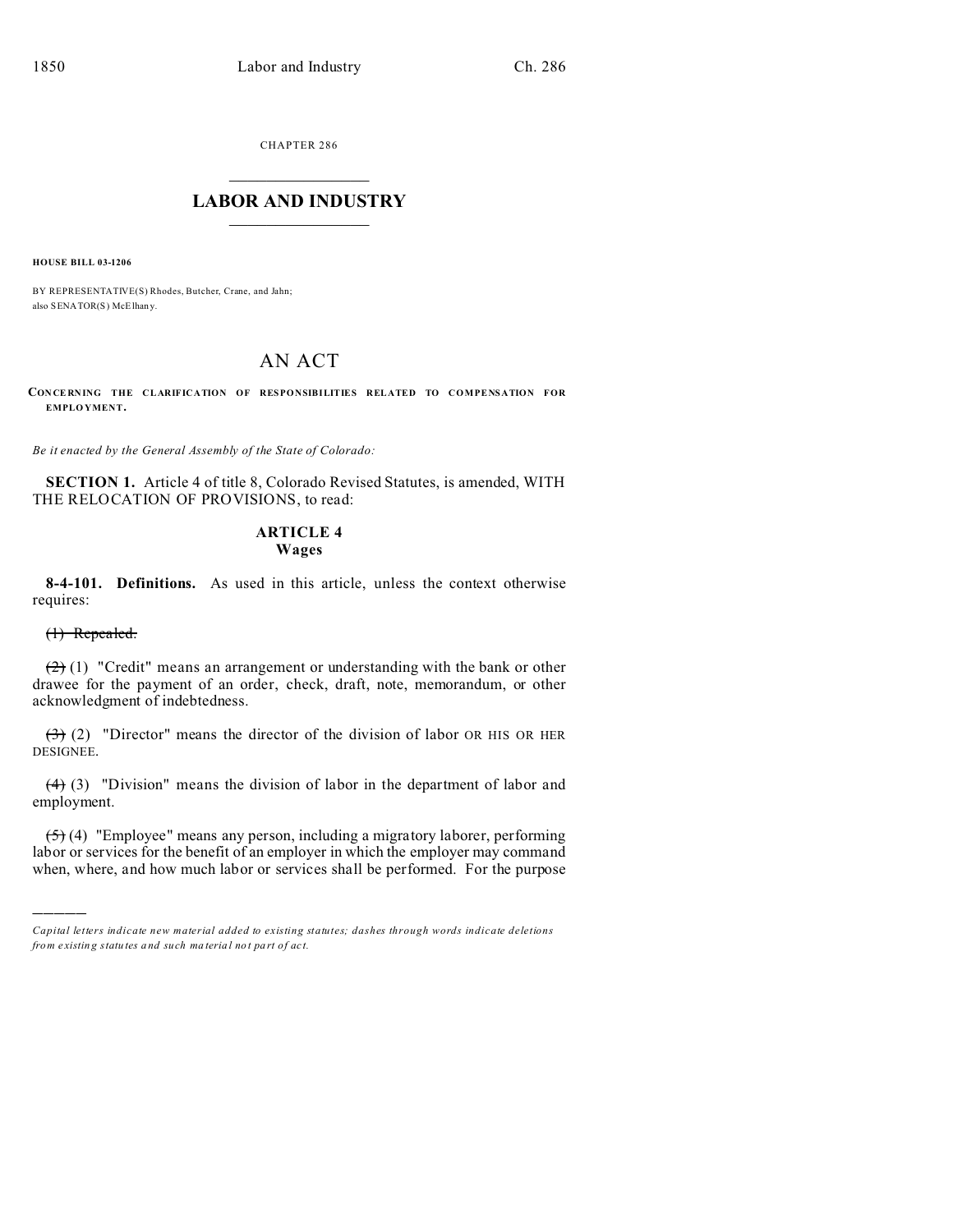#### Ch. 286 Labor and Industry 1851

of this article, an individual primarily free from control and direction in the performance of the service, both under his OR HER contract for the performance of service and in fact, and who is customarily engaged in an independent trade, occupation, profession, or business related to the service performed is not an "employee".

(6) (5) "Employer" means every person, firm, partnership, association, corporation, migratory field labor contractor or crew leader, receiver, or other officer of court in Colorado, and any agent or officer thereof, of the above mentioned classes, employing any person in Colorado; except that the provisions of this article shall not apply to THE STATE OR ITS AGENCIES OR ENTITIES, counties, cities and counties, municipal corporations, quasi-municipal corporations, school districts, and irrigation, reservoir, or drainage conservation companies or districts organized and existing under the laws of Colorado.

 $(7)$  (6) "Field labor contractor" means anyone who contracts with an employer to recruit, solicit, hire, or furnish migratory labor for agricultural purposes to do any one or more of the following activities in this state: Hoeing, thinning, topping, sacking, hauling, harvesting, cleaning, cutting, sorting, and other direct manual labor affecting beets, onions, lettuce, potatoes, tomatoes, and other products, fruits, or crops in which labor is seasonal in this state. Such term shall not include a farmer or grower, packinghouse operator, ginner, or warehouseman or any full-time regular and year-round employee of the farmer or grower, packinghouse operator, ginner, or warehouseman who engages in such activities, nor shall it include any migratory laborer who engages in such activities with regard to his SUCH MIGRATORY LABORER'S own children, spouse, parents, siblings, or grandparents.

#### (7.5) "Lawful charges or indebtedness" means:

(a) Deductions mandated by or in accordance with local, state, or federal law including, but not limited to, deductions for taxes, "Federal Insurance Contributions Act" ("FICA") requirements, garnishments, or any other court-ordered deduction;

(b) Deductions for loans, advances, goods or services, and equipment or property provided by an employer to an employee pursuant to a written agreement between such employer and employee, so long as it is enforceable and not in violation of law;

(c) Any deduction necessary to cover the replacement cost of a shortage due to theft by an employee if a report has been filed with the proper law enforcement agency in connection with such theft pending a final adjudication by a court of competent jurisdiction; except that if the accused employee is found not guilty in a court action or if criminal charges related to such theft are not filed against the accused employee within ninety days of the filing of the report with the proper law enforcement agency, or such charges are dismissed, the accused employee shall be entitled to recover any amount wrongfully withheld plus interest. In the event an employer acts without good faith, in addition to the amount wrongfully withheld and legally proven to be due, the accused employee may be awarded an amount not to exceed treble the amount wrongfully withheld. In any such action the prevailing party shall be entitled to reasonable costs related to the recovery of such amount including attorney fees and court costs.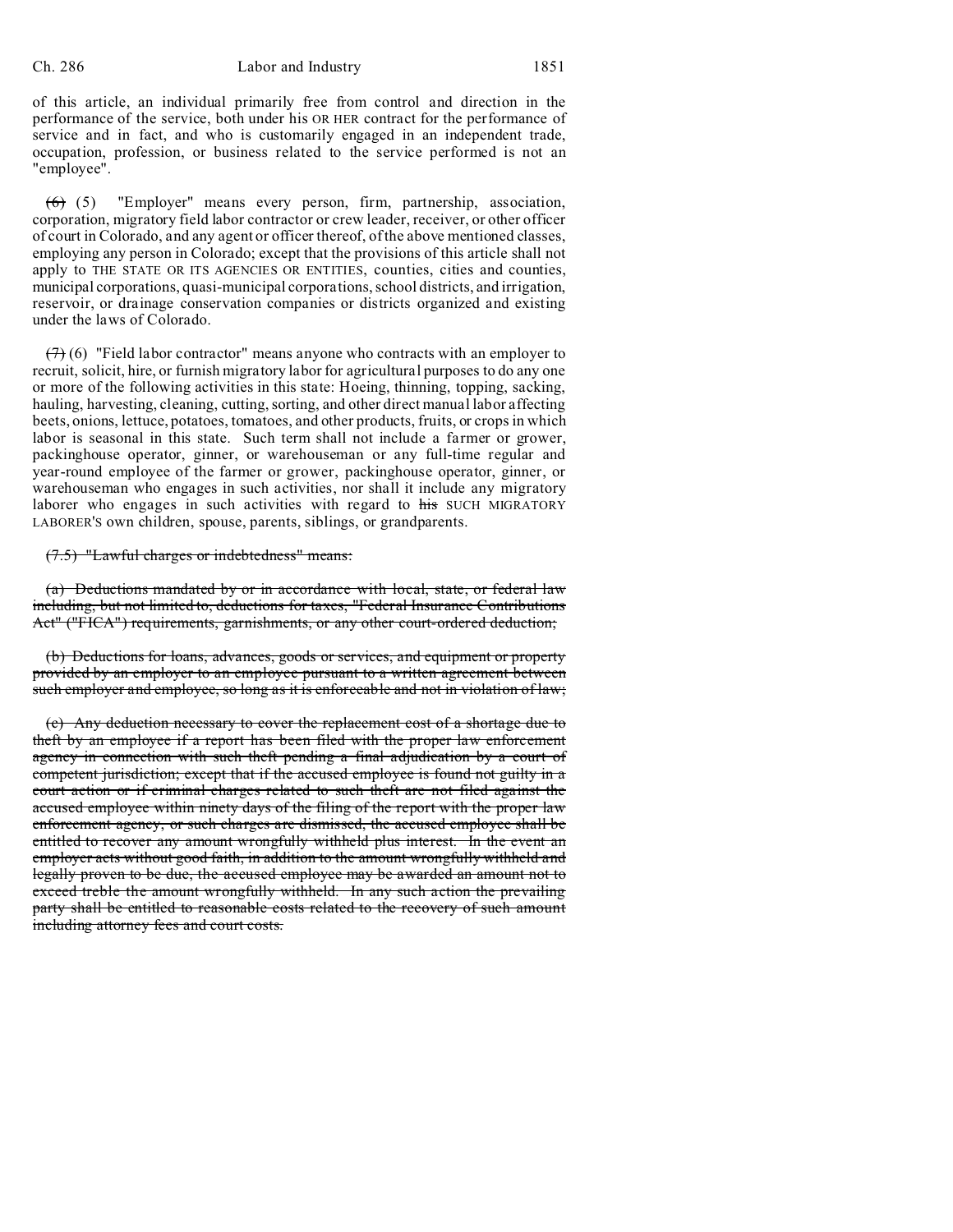(d) Any deduction, not listed in paragraph (a), (b), or (c) of this subsection  $(7.5)$ , which is authorized by an employee if such authorization is revocable including, but not limited to, deductions for hospitalization and medical insurance, other insurance, savings plans, stock purchases, voluntary pension plans, charities, and deposits to financial institutions.

 $(8)(7)$  "Migratory laborer" means any person from within or without the limits of the state of Colorado who offers his OR HER services to a field labor contractor, whether from within or from without the limits of the state of Colorado, so that said field labor contractor may enter into a contract with any employer to furnish the services of said migratory laborers in seasonal employment.

 $(9)$  (8) (a) "Wages" or "compensation" means:

(I) All amounts for labor or service performed by employees, whether the amount is fixed or ascertained by the standard of time, task, piece, commission basis, or other method of calculating the same or whether the labor or service is performed under contract, subcontract, partnership, subpartnership, station plan, or other agreement for the performance of labor or service if the labor or service to be paid for is performed personally by the person demanding payment. NO AMOUNTIS CONSIDERED TO BE WAGES OR COMPENSATION UNTIL SUCH AMOUNT IS EARNED, VESTED, AND DETERMINABLE, AT WHICH TIME SUCH AMOUNT SHALL BE PAYABLE TO THE EMPLOYEE PURSUANT TO THIS ARTICLE.

(II) BONUSES OR COMMISSIONS EARNED FOR LABOR OR SERVICES PERFORMED IN ACCORDANCE WITH THE TERMS OF ANY AGREEMENT BETWEEN AN EMPLOYER AND EMPLOYEE;

(III) VACATION PAY EARNED IN ACCORDANCE WITH THE TERMS OF ANY AGREEMENT. IF AN EMPLOYER PROVIDES PAID VACATION FOR AN EMPLOYEE, THE EMPLOYER SHALL PAY UPON SEPARATION FROM EMPLOYMENT ALL VACATION PAY EARNED AND DETERMINABLE IN ACCORDANCE WITH THE TERMS OF ANY AGREEMENT BETWEEN THE EMPLOYER AND THE EMPLOYEE.

(b) "WAGES" OR "COMPENSATION" DOES NOT INCLUDE SEVERANCE PAY.

**8-4-102. Proper payment - record of wages.** (1) **Negotiable instrument required.** No employer or agent or officer thereof shall issue, in payment of or as an evidence of indebtedness for wages due an employee, any order, check, draft, note, memorandum, or other acknowledgment of indebtedness unless the same is negotiable and payable upon demand without discount in cash at a bank organized and existing under the general banking laws of the state of Colorado or the United States or at some established place of business in the state. The name and address of the drawee shall appear upon the face of the order, check, draft, note, memorandum, or other acknowledgment of indebtedness; except that such provisions shall not apply to a public utility engaged in interstate commerce and otherwise subject to the power of the public utilities commission. At the time of the issuance of same, the maker or drawer shall have sufficient funds in or credit with the bank or other drawee for the payment of same. Where such order, check, draft, note, memorandum, or other acknowledgment of indebtedness is protested or dishonored on the ground of insufficiency of funds or credit, the notice of memorandum of protest or dishonor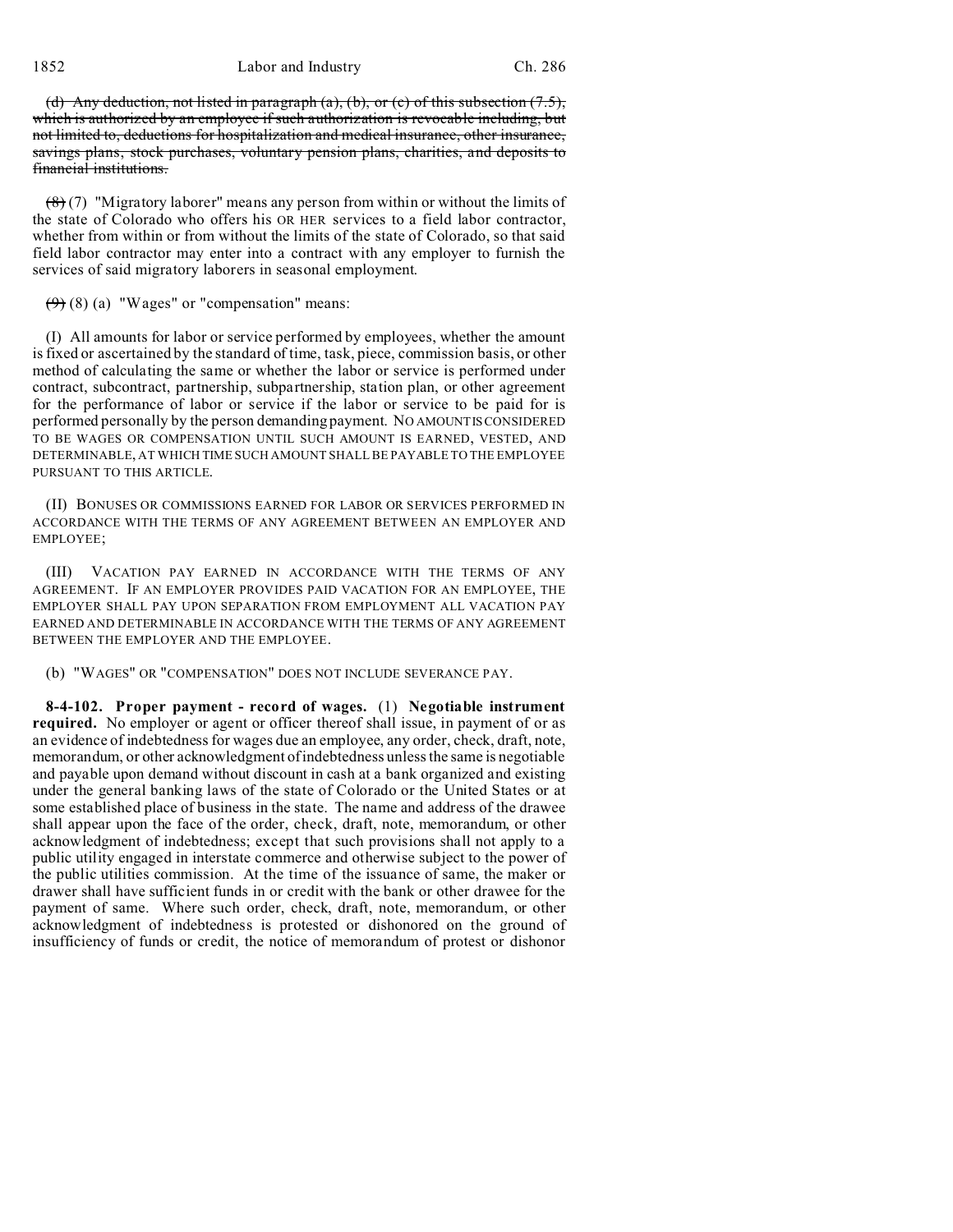thereof shall be admissible as proof of presentation, nonpayment, and protest.

(1.5) (2) **Direct deposit.** Nothing in this article shall prohibit an employer from depositing wages due or to become due or an advance on wages to be earned in an account in any bank, savings and loan association, credit union, or other financial institution authorized by the United States or one of the several states to receive deposits in the United States if the employee has voluntarily authorized such deposit in the financial institution of the employee's choice.

(2) (3) **Scrip prohibited.** No employer or agent or officer thereof shall issue in payment of wages due, or wages to become due an employee, or as an advance on wages to be earned by an employee any scrip, coupons, cards, or other things redeemable in merchandise unless such scrip, coupons, cards, or other things may be redeemed in cash when due, but nothing contained in this section shall be construed to prohibit an employer from guaranteeing the payment of bills incurred by an employee for the necessities of life or for the tools and implements used by such employee in the performance of his OR HER duties.

(3) Each field labor contractor shall keep, for a period of three years on each migratory laborer, records of wage rates offered, wages earned, number of hours worked, or, in the case of contractual or piecework where a field labor contractor pays the employee, the aggregate amount earned and all withholdings from wages on a form furnished by and in the manner prescribed by the division. In addition, in each pay period, each field labor contractor shall provide to each migratory laborer engaged in agricultural employment a statement of the gross earnings of the laborer for the period and all deductions and withholdings therefrom. The director may prescribe appropriate forms for use pursuant to this subsection (3). All such payroll records shall be filed with the division quarterly or at any time said labor contractor leaves this state or terminates his contract. The director is charged with the responsibility of making periodic reports to the governor's committee on migrant labor.

#### (4) Repealed.

**8-4-103. [Formerly 8-4-105] Payment of wages - pay statement - record retention - tip notification.** (1) All wages or compensation, other than those mentioned in section 8-4-104 8-4-109, earned by any employee in any employment, other than those specified in subsection (3) of this section, shall be due and payable for regular pay periods of no greater duration than one calendar month or thirty days, whichever is longer, and on regular paydays no later than ten days following the close of each pay period unless the employer and the employee shall mutually agree on any other alternative period of wage or salary payments.

(2) In agricultural and horticultural pursuits and in stock or poultry raising, when the employee in such employments is boarded and lodged by the employer, all wages or compensation earned by any employee in such employment shall be due and payable for regular periods of no greater duration than one month and on paydays no later than ten days following the close of each pay period.

(3) Nothing in this article shall apply to compensation payments due an employee under a profit-sharing plan, a pension plan, or other similar deferred compensation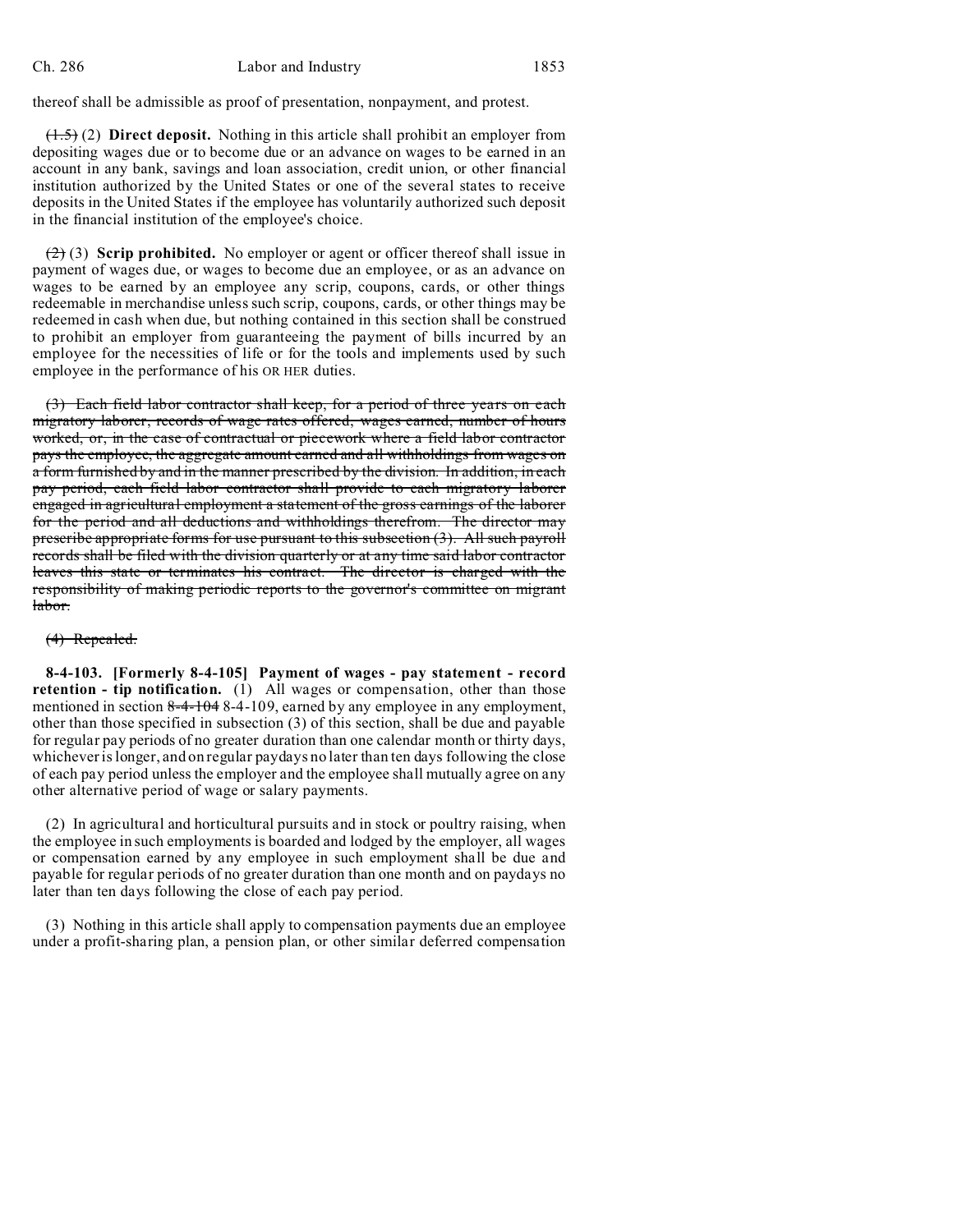programs.

(4) Every employer shall at least monthly, or at the time of each payment of wages or compensation, furnish to each employee an itemized pay statement in writing showing the following:

- (a) Gross wages earned;
- (b) All withholdings and deductions;
- (c) Net wages earned;
- (d) The inclusive dates of the pay period;
- (e) The name of the employee or the employee's social security number; and
- (f) The name and address of the employer.

(5) **[Formerly 8-4-102 (3)]** Each field labor contractor shall keep, for a period of three years on each migratory laborer, records of wage rates offered, wages earned, number of hours worked, or, in the case of contractual or piecework where a field labor contractor pays the employee, the aggregate amount earned and all withholdings from wages on a form furnished by and in the manner prescribed by the division. In addition, in each pay period, each field labor contractor shall provide to each migratory laborer engaged in agricultural employment a statement of the gross earnings of the laborer for the period and all deductions and withholdings therefrom. The director may prescribe appropriate forms for use pursuant to this subsection  $(3)$ (5). All such payroll records shall be filed with the division quarterly or at any time said labor contractor leaves this state or terminates his OR HER contract. The director is charged with the responsibility of making periodic reports to the governor's committee on migrant labor.

(6) **[Formerly 8-4-115]** It is unlawful for any employer engaged in any business where the custom prevails of the giving of presents, tips, or gratuities by patrons thereof to an employee of said business to assert any claim to, or right of ownership in, or control over such presents, tips, or gratuities; and such presents, tips, or gratuities shall be the sole property of the employee of said business unless the employer posts in his OR HER place of business in a conspicuous place a printed card, at least twelve inches by fifteen inches in size, containing a notice to the general public in letters at least one-half inch high that all presents, tips, or gratuities given by any patron of said business to an employee thereof are not the property of said employee but belong to the employer. Nothing in this section shall prevent an employer covered hereby from requiring employees to share or allocate such presents, tips, or gratuities on a preestablished basis among the employees of such business.

**8-4-104. [Formerly 8-4-103] Funds available to pay wages - mining industry.** Every person, firm, association, corporation, or agent, manager, superintendent, or officer thereof engaged in the business of extracting or of extracting and refining or reducing metals or minerals other than petroleum, or other than parties having a free unencumbered title to the fee simple of the property being worked, and also other than mining partnerships in respect to the members of the partnerships, shall, before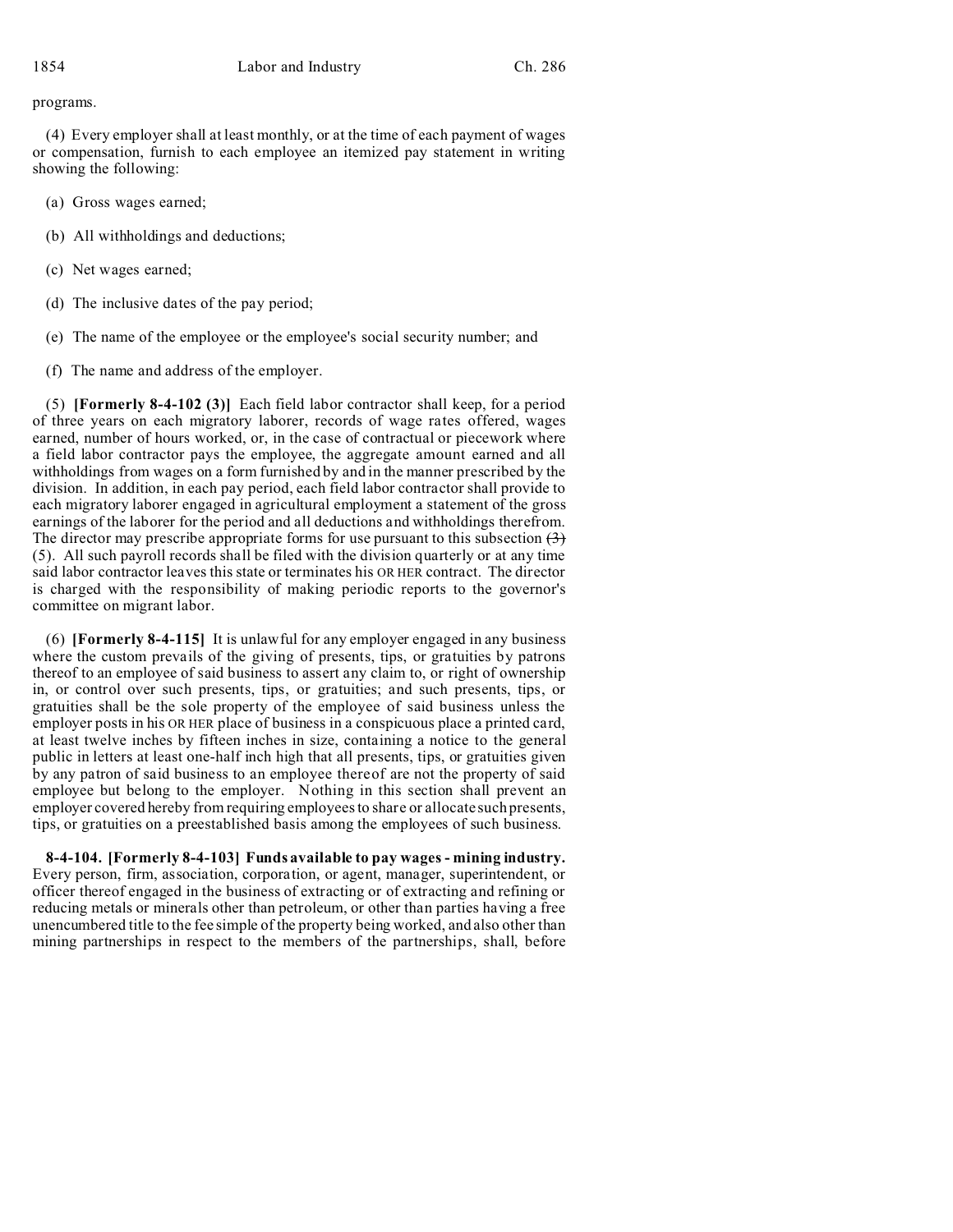#### Ch. 286 Labor and Industry 1855

commencing work in any period for which a single payment of wages is to be made, have on hand, either physically or by deposit with a bank or trust company in the county where such property is located or, if there is no bank or trust company in the county, in the bank or trust company nearest the property, cash or readily salable securities of a market value equivalent to such cash, or accounts receivable payable in the normal course of business prior to the next payday, in a sufficient amount to make the payment of wages without discount or loss to any person employed on the mining property for such period.

**8-4-105. [Formerly 8-4-101 (7.5)] Payroll deductions permitted.** (1) "Lawful charges or indebtedness" means: NO EMPLOYER SHALL MAKE A DEDUCTION FROM THE WAGES OR COMPENSATION OF AN EMPLOYEE EXCEPT AS FOLLOWS:

(a) Deductions mandated by or in accordance with local, state, or federal law including, but not limited to, deductions for taxes, "Federal Insurance Contributions Act" ("FICA") requirements, garnishments, or any other court-ordered deduction;

(b) Deductions for loans, advances, goods or services, and equipment or property provided by an employer to an employee pursuant to a written agreement between such employer and employee, so long as it is enforceable and not in violation of law;

(c) Any deduction necessary to cover the replacement cost of a shortage due to theft by an employee if a report has been filed with the proper law enforcement agency in connection with such theft pending a final adjudication by a court of competent jurisdiction; except that, if the accused employee is found not guilty in a court action or if criminal charges related to such theft are not filed against the accused employee within ninety days  $\sigma$ f AFTER the filing of the report with the proper law enforcement agency, or such charges are dismissed, the accused employee shall be entitled to recover any amount wrongfully withheld plus interest. In the event an employer acts without good faith, in addition to the amount wrongfully withheld and legally proven to be due, the accused employee may be awarded an amount not to exceed treble the amount wrongfully withheld. In any such action the prevailing party shall be entitled to reasonable costs related to the recovery of such amount including attorney fees and court costs.

(d) Any deduction, not listed in paragraph (a), (b), or (c) of this subsection  $(7.5)$ (1), which is authorized by an employee if such authorization is revocable including, but not limited to, deductions for hospitalization and medical insurance, other insurance, savings plans, stock purchases, voluntary pension plans, charities, and deposits to financial institutions;

(e) A DEDUCTION FOR THE AMOUNT OF MONEY OR THE VALUE OF PROPERTY THAT THE EMPLOYEE FAILED TO PROPERLY PAY OR RETURN TO THE EMPLOYER IN THE CASE WHERE A TERMINATED EMPLOYEE WAS ENTRUSTED DURING HIS OR HER EMPLOYMENT WITH THE COLLECTION,DISBURSEMENT, OR HANDLING OF SUCH MONEY OR PROPERTY. THE EMPLOYER SHALL HAVE TEN CALENDAR DAYS AFTER THE TERMINATION OF EMPLOYMENT TO AUDIT AND ADJUST THE ACCOUNTS AND PROPERTY VALUE OF ANY ITEMS ENTRUSTED TO THE EMPLOYEE BEFORE THE EMPLOYEE'S WAGES OR COMPENSATION SHALL BE PAID AS PROVIDED IN SECTION 8-4-109. THIS IS AN EXCEPTION TO THE PAY REQUIREMENTS IN SECTION 8-4-109. THE PENALTY PROVIDED IN SECTION 8-4-109 SHALL APPLY ONLY FROM THE DATE OF DEMAND MADE AFTER THE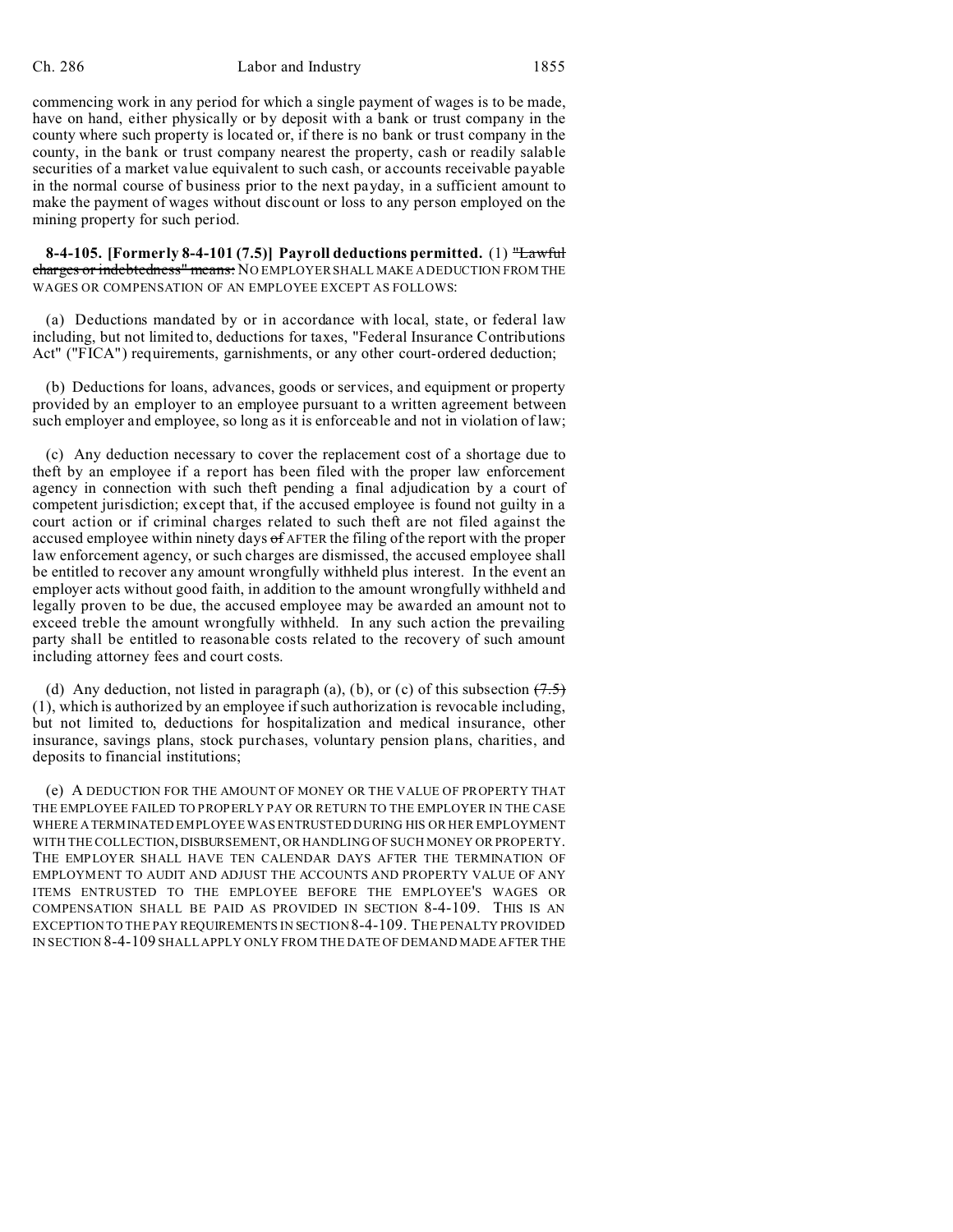EXPIRATION OF THE TEN-DAY PERIOD ALLOWED FOR PAYMENT OF THE EMPLOYEE'S WAGES OR COMPENSATION. IF, UPON SUCH AUDIT AND ADJUSTMENT OF THE ACCOUNTS AND PROPERTY VALUE OF ANY ITEMS ENTRUSTED TO THE EMPLOYEE, IT IS FOUND THAT ANY MONEY OR PROPERTY ENTRUSTED TO THE EMPLOYEE BY THE EMPLOYER HAS NOT BEEN PROPERLY PAID OR RETURNED THEEMPLOYER AS PROVIDED BY THE TERMS OF ANY AGREEMENT BETWEEN THE EMPLOYER AND THE EMPLOYEE, THE EMPLOYEE SHALL NOT BE ENTITLED TO THE BENEFIT OF PAYMENT PURSUANT TO SECTION 8-4-109, BUT THE CLAIM FOR UNPAID WAGES OR COMPENSATION OF SUCH EMPLOYEE SHALL BE DISPOSED OF AS PROVIDED FOR BY THIS ARTICLE.

(2) NOTHING IN THIS SECTION AUTHORIZES A DEDUCTION BELOW THE MINIMUM WAGE APPLICABLE UNDER THE "FAIR LABOR STANDARDS ACT OF 1938", 29 U.S.C. SEC. 201 ET SEQ.

**8-4-106. Early payment of wages permitted.** Nothing contained in this article shall in any way limit or prohibit the payment of wages or compensation at earlier dates, or at more frequent intervals, or in greater amounts, or in full when or before due.

**8-4-107. Post notice of paydays.** Every employer shall post and keep posted conspicuously at the place of work if practicable, or otherwise where it can be seen as employees come or go to their places of work, or at the office or nearest agency for payment kept by the employer a notice specifying the regular paydays and the time and place of payment, in accordance with the provisions of section  $8-4-1058-4-103$ , and also any changes concerning them that may occur from time to time.

**8-4-108. Payment in the event of a strike.** (1) IN THE EVENT OF A STRIKE, every employee who is discharged shall be paid at the place of discharge, and every employee who quits or resigns shall be paid at the office or agency of the employer in the county or city and county where such employee has been performing the labor or service for the employer. All payments of money or compensation shall be made in the manner provided by law.

(2) In the event of any strike, the unpaid wages or compensation earned by such striking employee shall become due and payable on the employer's next regular payday, and the payment or settlement shall include all amounts due such striking employee without abatement or reduction. The employer shall return to each striking employee, upon request, any deposit or money or other guaranty required by the employer from the employee for the faithful performance of the duties of his OR HER employment.

**8-4-109. [Formerly 8-4-104] Termination of employment - payments required - civil penalties - payments to surviving spouse or heir.** (1) (a) When an interruption in the employer-employee relationship by volition of the employer occurs, the wages or compensation for labor or service earned, VESTED, DETERMINABLE, and unpaid at the time of such discharge is due and payable immediately. If at such time the employer's accounting unit, responsible for the drawing of payroll checks, is not regularly scheduled to be operational, then the wages due the separated employee shall be made available to the employee no later than six hours after the start of such employer's ACCOUNTING UNIT'S next regular workday; except that, if the accounting unit is located off the work site, the employer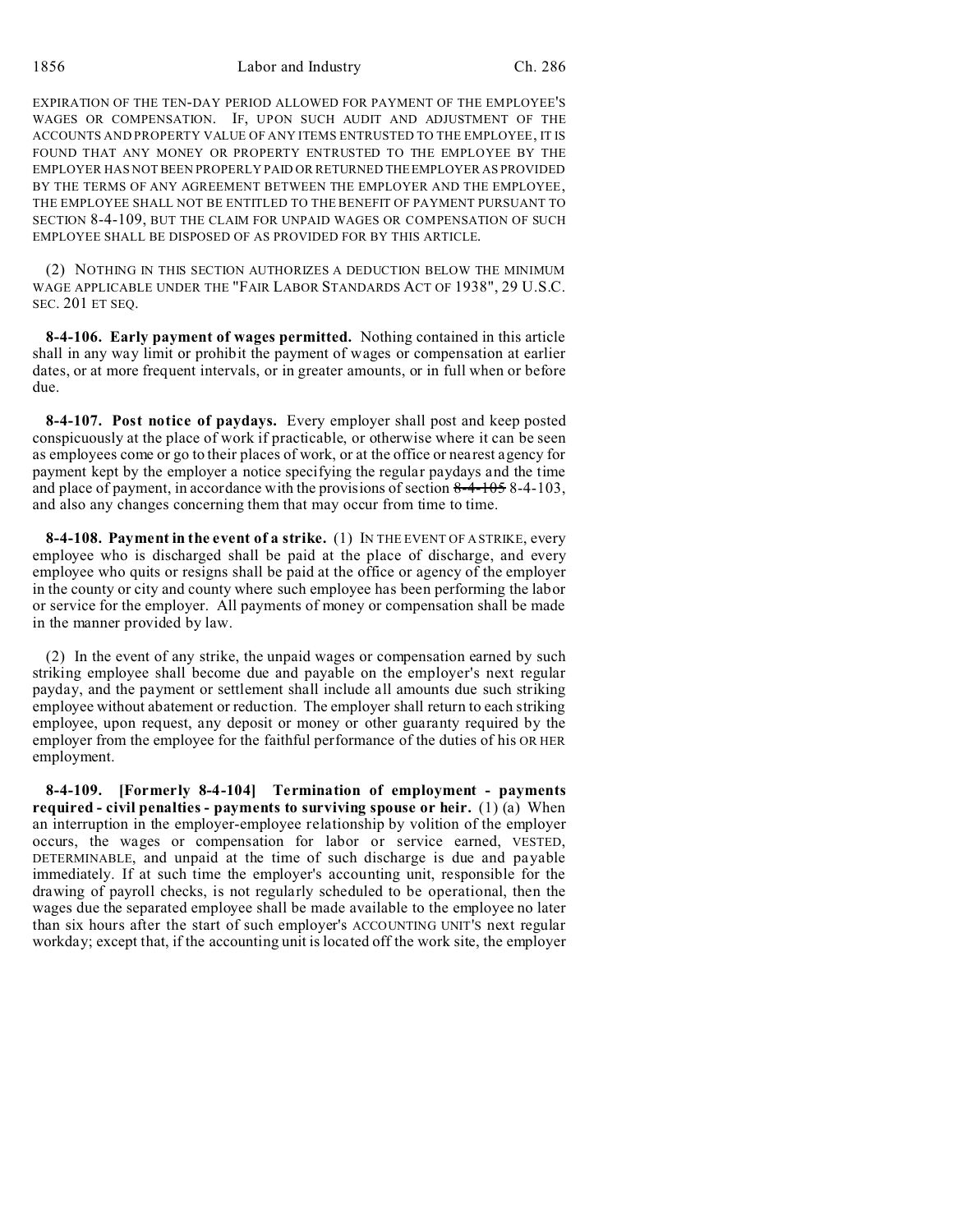shall deliver the check for wages due the separated employee no later than twenty-four hours after the start of such employer's ACCOUNTING UNIT'S next regular workday to one of the following locations selected by the employer:

(I) The work site;

- (II) The employer's local office; or
- (III) The employee's last-known mailing address.

(b) When an employee quits or resigns such employee's employment, the wages or compensation shall become due and payable upon the next regular payday. When a separation of employment occurs, the employer shall make the separated employee's check for wages due available at one of the following locations selected by the employer:

- (I) The work site;
- (II) The employer's local office; or
- (III) The employee's last-known mailing address.

(2) Nothing in subsection (1) of this section shall limit the right of an employer to set off any lawful charges or indebtedness DEDUCTIONS PURSUANT TO SECTION 8-4-105 owing by the employee to the employer or require the payment at the time employment is severed of compensation not yet fully earned under the compensation agreement between the employee and employer, whether written or oral.

(3) If an employer refuses to pay wages or compensation in accordance with subsection  $(1)$  of this section, upon request by the employee and without a good faith legal justification for such refusal, the employer is liable to the employee, in addition to the compensation legally proven to be due, as a penalty for such refusal the greater of an amount equal to fifty percent thereof or an amount equal to the amount of the wages payable per day to such employee not to exceed ten days. The wages payable per day shall be calculated at the same rate which the employee was receiving at the time of separation. the employee or his OR HER designated agent shall make a written demand for the payment within sixty days from AFTER the date of separation and shall state in the demand where such payment can be received. IF AN EMPLOYEE'S EARNED, VESTED, AND DETERMINABLE WAGES OR COMPENSATION ARE NOT MAILED TO THE PLACE OF RECEIPT SPECIFIED IN A DEMAND FOR PAYMENT AND POSTMARKED WITHIN TEN DAYS AFTER THE RECEIPT OF SUCH DEMAND, THE EMPLOYER SHALL BE LIABLE TO THE EMPLOYEE FOR AN AMOUNT, IN ADDITION TO THE WAGES OR COMPENSATION, EQUAL TO THE GREATER OF: FIFTY PERCENT OF THE AMOUNT OF WAGES OR COMPENSATION DUE OR THE EMPLOYEE'S AVERAGE DAILY EARNINGS FOR EACH DAY, NOT TO EXCEED TEN DAYS, UNTIL SUCH PAYMENT OR OTHER SETTLEMENT SATISFACTORY TO THE EMPLOYEE IS MADE. The daily wage EARNINGS penalty shall not be imposed BEGIN TO ACCRUE until the employer receives such written demand. The employee or his OR HER designated agent may commence a civil action to recover such penalty. Any employee or his OR HER designated agent who has not made a written demand for the payment within sixty days from AFTER the date of separation or who has otherwise not been available to receive payment shall not be entitled to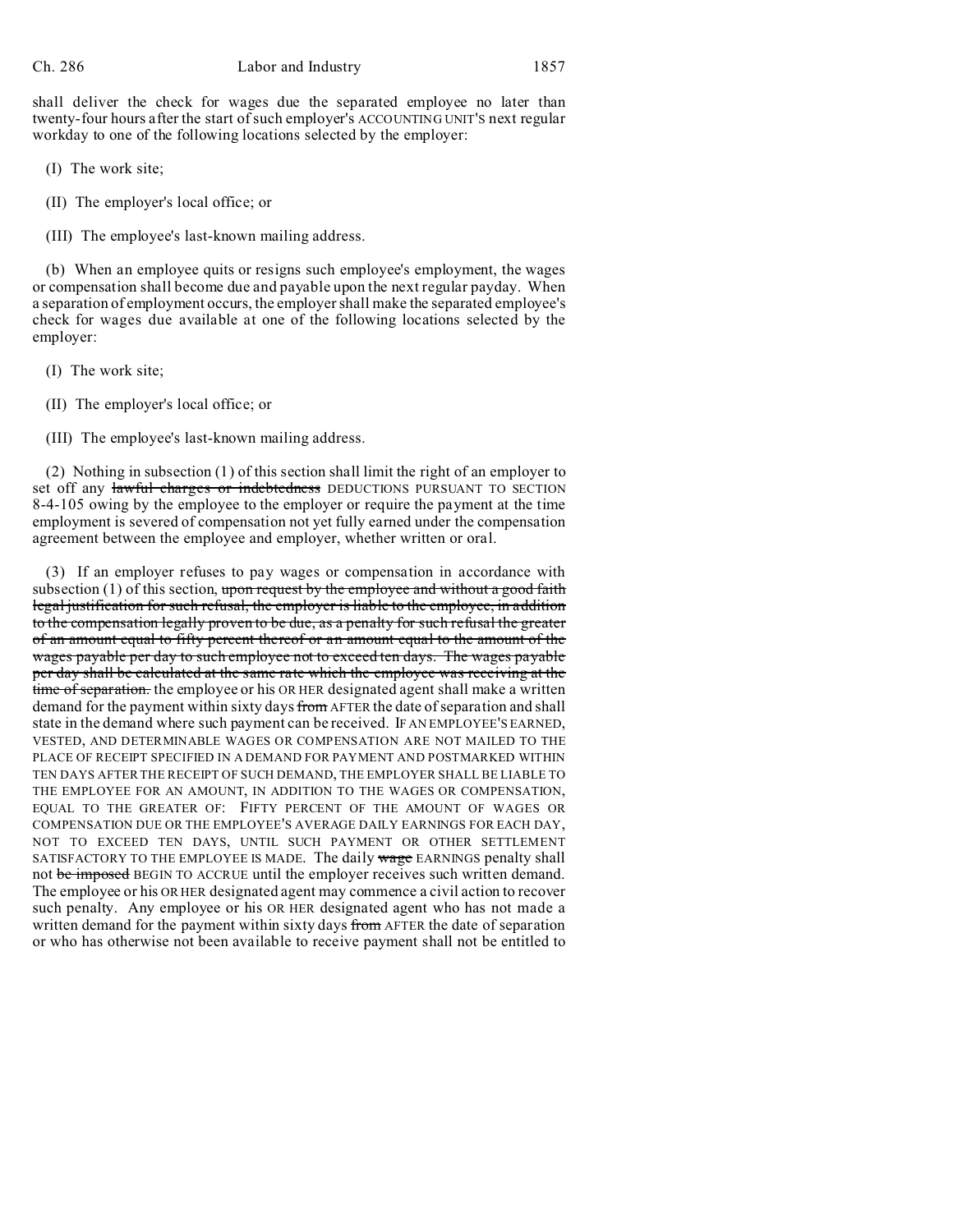any such penalty under this subsection (3). A payment under this subsection (3) shall be made in the form of a check draft or voucher in the name of the employee.

(4) IF, AT THE TIME OF THE DEATH OF ANY EMPLOYEE, AN EMPLOYER IS INDEBTED TO THE EMPLOYEE FOR WAGES OR COMPENSATION, AND NO PERSONAL REPRESENTATIVEOF THE EMPLOYEE'S ESTATE HAS BEEN APPOINTED, SUCH EMPLOYER SHALL PAY THE AMOUNT EARNED, VESTED, AND DETERMINABLE TO THE DECEASED EMPLOYEE'S SURVIVING SPOUSE. IF THERE IS NO SURVIVING SPOUSE, THE EMPLOYER SHALL PAY THE AMOUNT DUE TO THE DECEASED EMPLOYEE'S NEXT LEGAL HEIR UPON THE REQUEST OF SUCH HEIR. IF A PERSONAL REPRESENTATIVE FOR THE EMPLOYEE HAS BEEN APPOINTED AND IS KNOWN TO THE EMPLOYER PRIOR TO PAYMENT OF THE AMOUNT DUE TO THE SPOUSE OR OTHER LEGAL HEIR, THE EMPLOYER SHALL PAY THE AMOUNT DUE TO SUCH PERSONAL REPRESENTATIVE UPON THE REQUEST OF SUCH REPRESENTATIVE. THE EMPLOYER SHALL REQUIRE PROOF OF A CLAIMANT'S RELATIONSHIP TO THE DECEASED EMPLOYEE BY AFFIDAVIT, AND REQUIRE SUCH CLAIMANT TO ACKNOWLEDGE THE RECEIPT OF ANY PAYMENT IN WRITING. ANY PAYMENTS MADE BY THE EMPLOYER PURSUANT TO THE PROVISIONS OF THIS SECTION SHALL OPERATE AS A FULL AND COMPLETE DISCHARGE OF THE EMPLOYER'S INDEBTEDNESS TO THE EXTENT OF THE PAYMENT, AND NO EMPLOYER SHALL THEREAFTER BE LIABLE TO THE DECEASED EMPLOYEE'S ESTATE OR TO THE DECEASED EMPLOYEE'S PERSONAL REPRESENTATIVE. ANY AMOUNTS RECEIVED BY A SURVIVING SPOUSE OR LEGAL HEIR SHALL BE CONSIDERED IN DIMINUTION OF THE ALLOWANCE TO THE SPOUSE OR LEGAL HEIR PURSUANT TO THE "COLORADO PROBATE CODE", ARTICLES 10 TO 17 OF TITLE 15, C.R.S. NOTHING IN THIS SECTION SHALL CREATE A SUBSTANTIVE RIGHT THAT DOES NOT EXIST IN ANY AGREEMENT BETWEEN THE EMPLOYER AND THE EMPLOYEE.

**8-4-110. Disputes - penalties.** (1) In case of a dispute over wages, the employer shall pay, without condition and within the time set by this article, all wages or parts of wages conceded by him to be due, leaving to the employee all remedies he might otherwise be entitled to as to any balance he may claim. The acceptance, whether written or oral, by an employee of a conceded amount shall not be considered evidence that the employee has made any agreement as to the amounts in dispute. If THE EMPLOYER DISPUTES THE AMOUNT OF WAGES OR COMPENSATION CLAIMED BY AN EMPLOYEE UNDER THE PROVISIONS OF THIS ARTICLE, AND THE EMPLOYER MAKES A LEGAL TENDER OF THE AMOUNT THAT THE EMPLOYER IN GOOD FAITH BELIEVES IS DUE, THE EMPLOYER SHALL NOT BE LIABLE FOR ANY PENALTY, UNLESS, IN A LEGAL ACTION, THE EMPLOYEE RECOVERS A GREATER SUM THAN THE AMOUNT SO TENDERED; AND IF, IN SUCH ACTION, THE EMPLOYEE FAILS TO RECOVER A GREATER SUM THAN THE AMOUNT TENDERED, THE EMPLOYEE SHALL PAY THE COST OF THE ACTION AND THE EMPLOYER'S REASONABLE ATTORNEY FEES INCURRED IN SUCH ACTION. IF THE EMPLOYEE RECOVERED A SUM GREATER THAN THE AMOUNT TENDERED, THE EMPLOYER SHALL PAY THE COST OF THE ACTION AND THE EMPLOYEE'S REASONABLE ATTORNEY FEES INCURRED IN SUCH ACTION.

(2) **[Formerly 8-4-123]** Any person claiming to be aggrieved by violation of any provisions of this article or regulations prescribed pursuant to this article may file suit in any court having jurisdiction over the parties without regard to exhaustion of any administrative remedies.

**8-4-111. Enforcement - duty of director - duties of district or city attorneys.**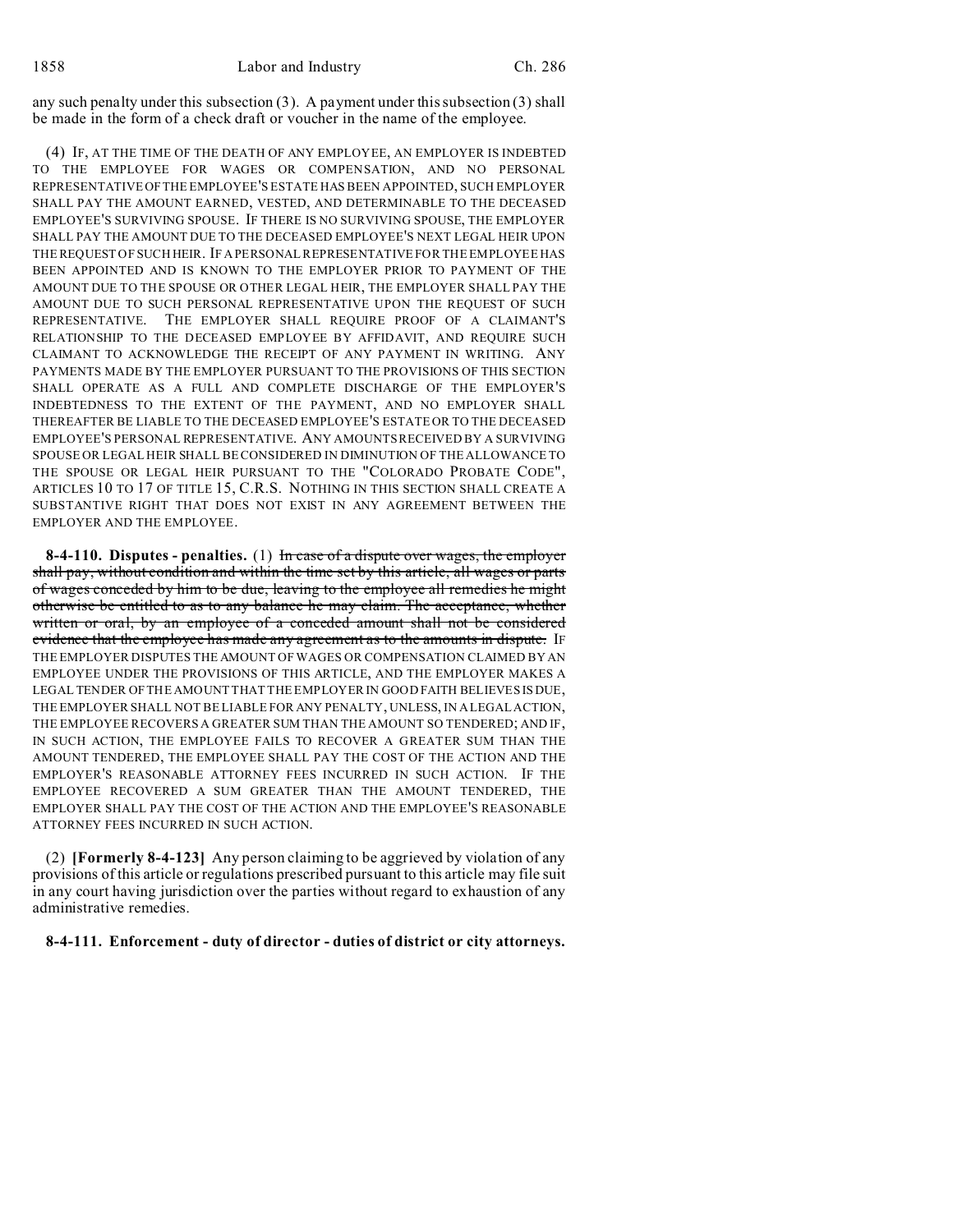(1) It is the duty of the director to inquire diligently for any violation of this article, and to institute the actions for penalties provided for in this article in such cases as he OR SHE may deem proper, and to enforce generally the provisions of this article.

(2) **[Formerly 8-4-112]** Nothing in this article shall be construed to limit the authority of the district attorney of any county or city and county or the city attorney of any city to prosecute actions for such violations of this article as may come to his OR HER knowledge, or to enforce the provisions of this article independently and without specific direction of the director, or to limit the right of any wage claimant to sue directly or through an assignee for any wages or penalty due him OR HER under the provisions of this article.

**8-4-112. [Formerly 8-4-113] Enforcement of director subpoenas.** All courts shall take judicial notice of the seal of the director. Obedience to subpoenas issued by the director or his OR HER duly authorized representative shall be enforced by the courts in any county or city and county, as provided in section 24-4-105 (5), C.R.S., if said subpoenas do not call for any appearance at a distance greater than one hundred miles.

**8-4-113. [Formerly 8-4-109] Penalties pursuant to enforcement.** (1) IF A CASE AGAINST AN EMPLOYER IS ENFORCED PURSUANT TO SECTION 8-4-111, every ANY employer who without good faith legal justification fails to pay the wages of each of his OR HER employees shall forfeit to the people of the state of Colorado an amount determined by the director but no more than the sum of fifty dollars per day for each such failure to pay each employee, commencing from the date that such wages first became due and payable, to be recovered by order of the director in a hearing held pursuant to section 24-4-105, C.R.S. For the convenience and necessity of the parties or their representatives, the division is authorized to conduct such hearing by telephone if the employer would otherwise be required to travel to locations of the division of labor from outside the general vicinity of such locations.

(2) A certified copy of any final order of the director, imposing a fine or penalty pursuant to this article, may be filed with the clerk of the district court having jurisdiction over the parties at any time after the entry of the order. The certified copy shall be recorded by him THE CLERK OF THE DISTRICT COURT in the judgment book of said court and entry thereof made in the judgment docket, and it shall thenceforth have all the effect of a judgment of the district court, and execution may issue thereon out of said court as in other cases. All fines and penalties collected shall be paid to the division and transmitted to the state treasurer for credit to the general fund.

**8-4-114. Criminal penalties.** (1) **[Formerly 8-4-116]** Any employer who violates the provisions of section  $8-4-1158-4-103(6)$  is guilty of a misdemeanor and, upon conviction thereof, shall be punished by a fine of not more than three hundred dollars, or by imprisonment in the county jail for not more than thirty days, or by both such fine and imprisonment.

(2) **[Formerly 8-4-117]** In addition to any other penalty imposed by this article, any employer or agent of an employer who, being able to pay wages or compensation and being under a duty to pay, willfully refuses to pay as provided in this article, or falsely denies the amount of a wage claim, or the validity thereof, or that the same is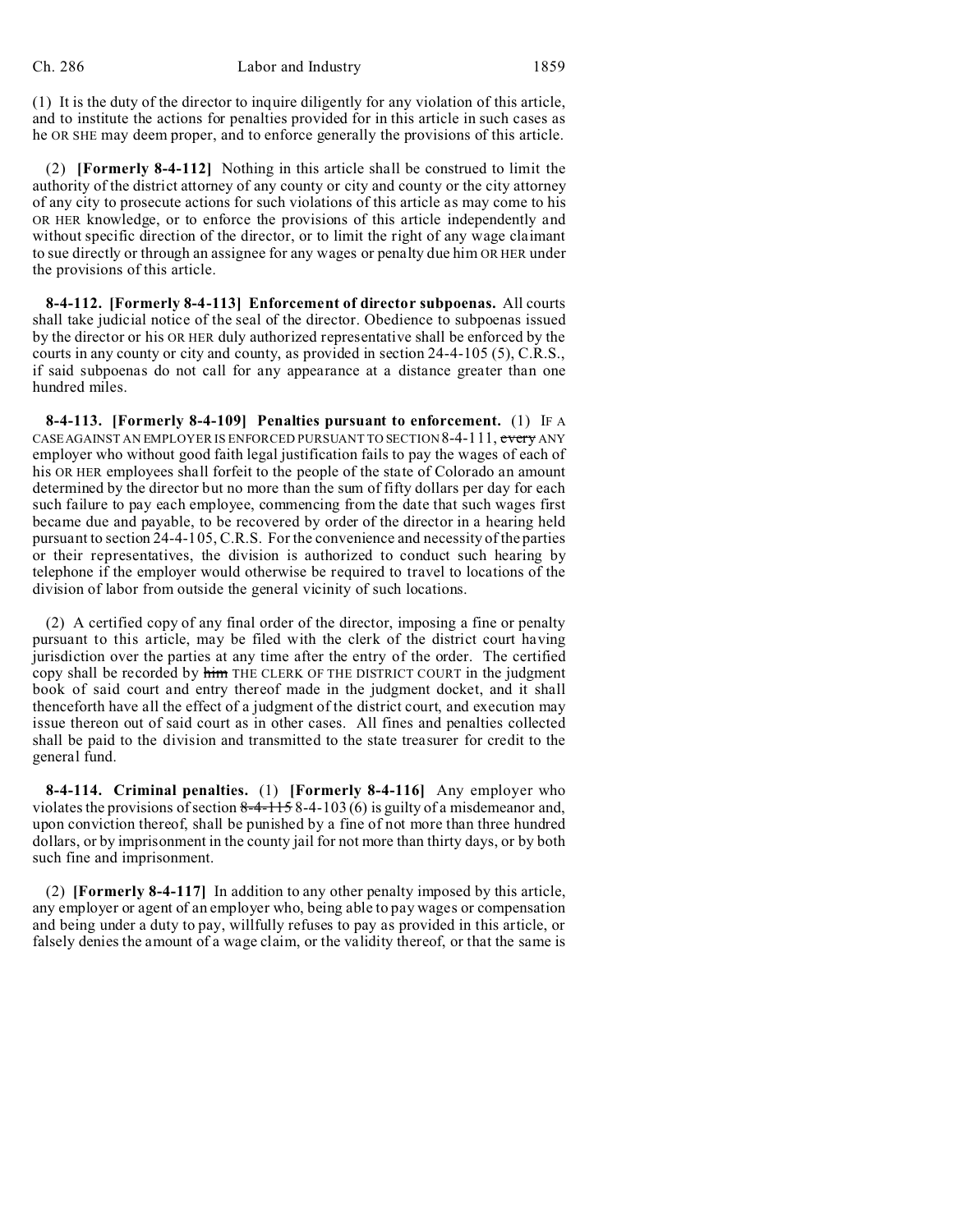due, with intent to secure for himself, HERSELF, or another person any discount upon such indebtedness or any underpayment of such indebtedness or with intent to annoy, harass, oppress, hinder, delay, or defraud the person to whom such indebtedness is due, is guilty of a misdemeanor and, upon conviction thereof, shall be punished by a fine of not more than three hundred dollars, or by imprisonment in the county jail for not more than thirty days, or by both such fine and imprisonment. For purposes of this section, "being able to pay wages or compensation" does not include an employer who is unable to pay wages or compensation by reason of a chapter 7 bankruptcy action or other court action which THAT results in the employer having limited control over his OR HER assets.

**8-4-115. [Formerly 8-4-118] Certificate of registration required.** No person shall engage in activities as a field labor contractor unless he THE PERSON first obtains a certificate of registration from the division and unless such certificate is in full force and effect and in such person's immediate possession.

**8-4-116. [Formerly 8-4-119] Issuance of certificate of registration.** (1) The director, after appropriate investigation, shall issue a certificate of registration to any person who:

(a) Has executed and filed with the director a written application subscribed and sworn to by the applicant containing such information concerning his OR HER conduct and method of operation as a field labor contractor as the director may require in order to effectively carry out the provisions of this article;

(b) Has consented to designation of the director as the agent available to accept service of process for any action against such field labor contractor at any and all times when such field labor contractor has departed from the jurisdiction of this state or has become unavailable to accept service;

(c) Has demonstrated evidence to the director that he OR SHE has satisfied the insurance requirements of articles 40 to 47 of this title.

(2) Upon notice and hearing in accordance with regulations and rules prescribed by the director, the director may refuse to issue and may suspend, revoke, or refuse to renew a certificate of registration of any field labor contractor if he THE DIRECTOR finds that such field labor contractor:

(a) Knowingly has made any misrepresentation or false statement in his OR HER application for a certificate of registration or any renewal thereof;

(b) Knowingly has given false or misleading information to any migratory laborer concerning the terms, conditions, or existence of agricultural employment;

(c) Has failed, without justification, to perform agreements entered into or to comply with arrangements made with farm operators;

(d) Has failed, without justification, to comply with the terms of any working arrangements he OR SHE has made with migratory laborers;

(e) Has permitted his OR HER insurance maintained pursuant to the requirements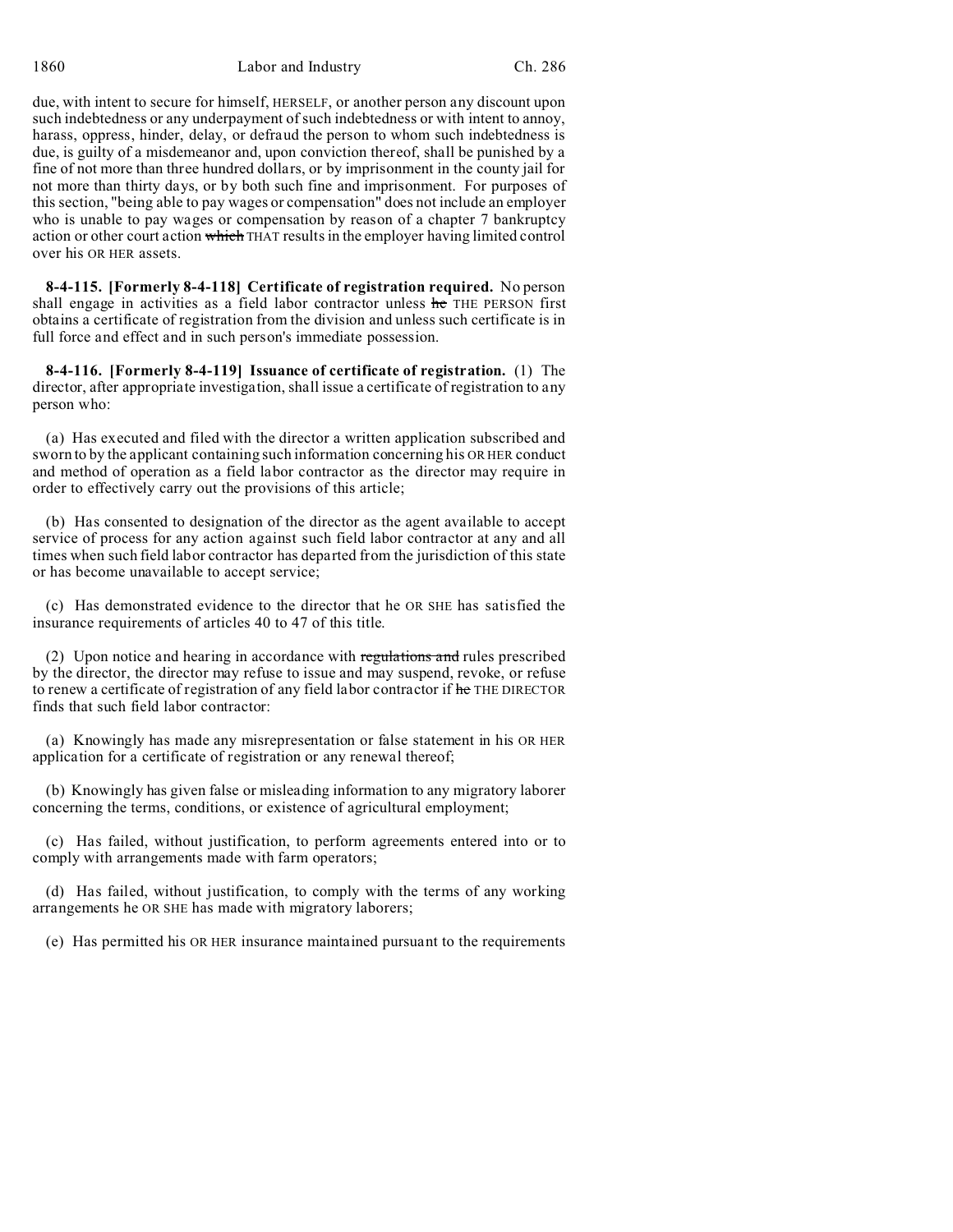of paragraph (c) of subsection (1) of this section to terminate, lapse, or otherwise become inoperative;

(f) Is not in fact the real party in interest in any such application or certificate of registration and that the real party in interest is a person, firm, partnership, association, or corporation which previously has been denied a certificate of registration; has had a certificate of registration suspended or revoked; or which does not presently qualify for a certificate of registration.

**8-4-117. [Formerly 8-4-120] Additional obligations.** (1) Every field labor contractor shall:

(a) Carry his A certificate of registration with him at all times while engaging in activities as a field labor contractor and exhibit the same to all persons with whom he OR SHE intends to deal in his THE capacity as OF a field labor contractor;

(b) Ascertain and disclose in writing to each migratory laborer, in a language in which the migratory laborer is fluent at the time the migratory laborer is recruited, the following information:

(I) The area of employment;

(II) The crops and operations on which the migratory laborer may be employed;

(III) Transportation, housing, and insurance to be provided to the migratory laborer;

(IV) The wage rate to be paid;

(V) The charges by the field labor contractor for his OR HER services; and

(VI) The existence of any strikes at the place of contracted employment;

(c) Promptly pay or deliver, when due to the migratory laborer entitled thereto, all moneys or other things of value entrusted to the field labor contractor by or on behalf of such migratory laborer.

**8-4-118. [Formerly 8-4-121] Authority to obtain information.** The director or his THE DIRECTOR'S designated representative may investigate and gather data pertinent to matters which THAT may aid in carrying out the provisions of this article. In any case where a complaint has been filed with the director or his THE DIRECTOR'S designated representative regarding a violation of this article, or where the director has reasonable grounds to believe that a field labor contractor has violated provisions of this article, the director or his THE DIRECTOR's designated representative may investigate and issue subpoenas as provided by section 8-4-113 8-4-112 requiring the attendance and testimony of any witness or the production of any evidence in connection with such investigation.

**8-4-119. [Formerly 8-4-122] Penalty provisions.** (1) Any field labor contractor who commits a violation of any provision of this article or implementing regulation shall be subject to a civil penalty of not more than two hundred fifty dollars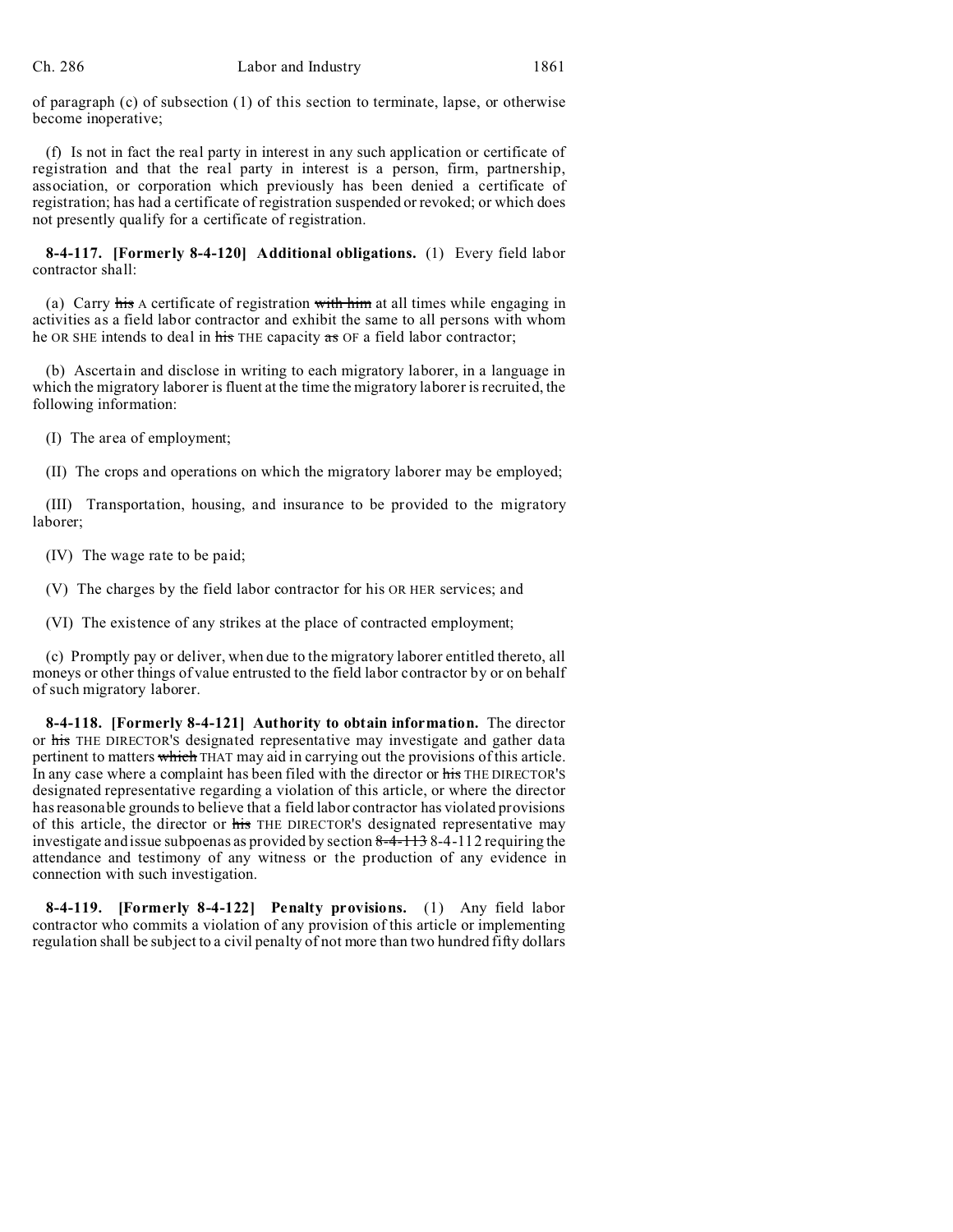for each violation. The penalty shall be assessed by the director pursuant to a published schedule of penalties and after written notice and after an opportunity for hearing under procedures established by the director. This provision as to civil penalties shall not exclude the possibility of criminal penalties as set forth in this article.

(2) The director, in his THE DIRECTOR'S discretion, may grant a reasonable period of time, but in no event longer than ten days from AFTER the day of notification, for correction of the violation. In the event the violation is corrected within that period, no penalty shall be imposed.

**8-4-120. [Formerly 8-4-124] Discrimination prohibited - employee protections.** No employer shall intimidate, threaten, restrain, coerce, blacklist, discharge, or in any manner discriminate against any employee who has filed any complaint or instituted or caused to be instituted any proceeding under this article or related law or who has testified or may testify in any proceeding on behalf of himself, HERSELF, or another regarding afforded protections under this article. Any employer who violates the provisions of this section is guilty of a misdemeanor and, upon conviction thereof, shall be punished by a fine of not more than five hundred dollars, or by imprisonment in the county jail for not more than sixty days, or by both such fine and imprisonment.

**8-4-121. [Formerly 8-4-125] Nonwaiver of employee rights.** Any agreement, written or oral, by any employee purporting to waive or to modify his SUCH EMPLOYEE'S rights in violation of this article shall be void.

**8-4-122. [Formerly 8-4-126] Limitation of actions.** All actions brought pursuant to this article shall be commenced within two years after the cause of action accrues and not after that time; except that all actions brought for a willful violation of this article shall be commenced within three years after the cause of action accrues and not after that time.

**8-4-123. [Formerly 8-4-127] Termination of occupancy pursuant to a contract of employment - legislative declaration.** (1) The general assembly hereby finds, determines, and declares that many businesses, such as nursing homes or building management companies, either desire or are required by law to have staff on premises at all times. As part of the compensation for such employees, many employers offer housing to employees. However, once that employment relationship ceases, it may become undesirable for such employees to occupy the premises for many reasons, including the safety of the employer's patients, clients, customers, or tenants. Under traditional landlord and tenant law, such employees may have established the technical or legal right to occupy the premises for a fixed term that continues far beyond the cessation of the employment relationship. However, in employment situations, such occupancy is not a tenancy, but a license to occupy the premises pursuant to an employment relationship. The occupancy of the premises by the employee is not entered into by the employer for the purpose of providing housing, but merely as a means to provide services to the employer's patients, clients, customers, or tenants. In certain cases, it may be necessary to curtail the occupancy of former employees in order to protect the rights or safety of an employer's tenants or patients.